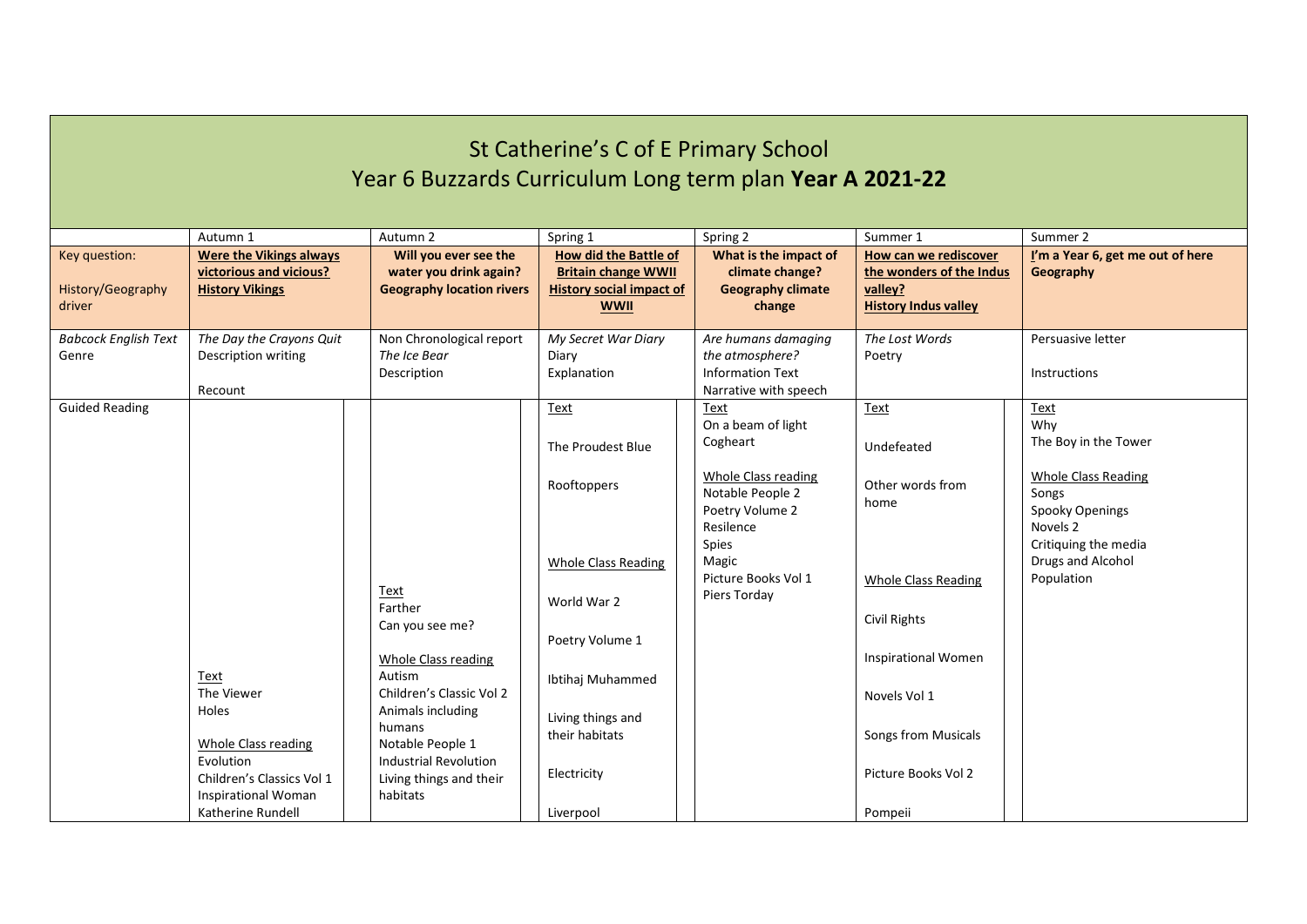| White Rose Maths | Number Place Value (2 weeks)<br>Number Addition and Subtraction and<br>Multiplication and Division (5 weeks)<br>Fractions (4 weeks)<br>$\bullet$<br>Geometry Position and Direction (1 week)                                                                                                                                                                                                                                                                                                                                                                                                                                                                                                                                                                                                                                                                               | Number decimals (2 weeks)<br>$\bullet$<br>Number percentages (2weeks)<br>Number algebra (2 weeks)<br>Measurement converting units (1 week)<br>Measurement perimeter, area and<br>volume (2 weeks)<br>Ratio (2 weeks)<br>Consolidation (1week)                                                                                                                                                                                                                                                                                                                                                                                                                                                                                                                                                                                                                                                                                                                                  | Statistics (2 weeks)<br>$\bullet$<br>Geometry properties of shapes (3 weeks)<br>Consolidation and theme projects (6 weeks)                                                                                                                                                                                                                                                                                  |  |  |  |
|------------------|----------------------------------------------------------------------------------------------------------------------------------------------------------------------------------------------------------------------------------------------------------------------------------------------------------------------------------------------------------------------------------------------------------------------------------------------------------------------------------------------------------------------------------------------------------------------------------------------------------------------------------------------------------------------------------------------------------------------------------------------------------------------------------------------------------------------------------------------------------------------------|--------------------------------------------------------------------------------------------------------------------------------------------------------------------------------------------------------------------------------------------------------------------------------------------------------------------------------------------------------------------------------------------------------------------------------------------------------------------------------------------------------------------------------------------------------------------------------------------------------------------------------------------------------------------------------------------------------------------------------------------------------------------------------------------------------------------------------------------------------------------------------------------------------------------------------------------------------------------------------|-------------------------------------------------------------------------------------------------------------------------------------------------------------------------------------------------------------------------------------------------------------------------------------------------------------------------------------------------------------------------------------------------------------|--|--|--|
| Science          | Evolution and Inheritance<br>recognise that living things have changed over<br>$\bullet$<br>time and that fossils provide information about<br>living things that inhabited the Earth millions of<br>years ago<br>recognise that living things produce offspring of<br>$\bullet$<br>the same kind, but normally offspring vary and<br>are not identical to their parents<br>identify how animals and plants are adapted to<br>$\bullet$<br>suit their environment in different ways and<br>that adaptation may lead to evolution<br>Classification<br>describe how living things are classified into<br>$\bullet$<br>broad groups according to common observable<br>characteristics and based on similarities and<br>differences, including micro-organisms, plants<br>and animals<br>give reasons for classifying plants and animals<br>based on specific characteristics | Electricity<br>associate the brightness of a lamp or the<br>$\bullet$<br>volume of a buzzer with the number and<br>voltage of cells used in the circuit<br>compare and give reasons for variations in<br>how components function, including the<br>brightness of bulbs, the loudness of<br>buzzers and the on/off position of<br>switches<br>use recognised symbols when<br>$\bullet$<br>representing a simple circuit in a diagram<br>Light<br>recognise that light appears to travel in<br>straight lines<br>use the idea that light travels in straight<br>$\bullet$<br>lines to explain that objects are seen<br>because they give out or reflect light into<br>the eye<br>explain that we see things because light<br>$\bullet$<br>travels from light sources to our eyes or<br>from light sources to objects and then to<br>our eyes<br>use the idea that light travels in straight<br>lines to explain why shadows have the<br>same shape as the objects that cast them | Human Body (respiration and reproduction)<br>identify and name the main parts of the human<br>circulatory system, and describe the functions of the<br>heart, blood vessels and blood<br>recognise the impact of diet, exercise, drugs and<br>lifestyle on the way their bodies function<br>describe the ways in which nutrients and water are<br>$\bullet$<br>transported within animals, including humans |  |  |  |
|                  | During years 5 and 6, pupils should be taught to use the following practical scientific methods, processes and skills through the teaching of the programme of study content:<br>planning different types of scientific enquiries to answer questions, including recognising and controlling variables where necessary<br>$\bullet$<br>taking measurements, using a range of scientific equipment, with increasing accuracy and precision, taking repeat readings when appropriate<br>recording data and results of increasing complexity using scientific diagrams and labels, classification keys, tables, scatter graphs, bar and line graphs<br>$\bullet$                                                                                                                                                                                                              |                                                                                                                                                                                                                                                                                                                                                                                                                                                                                                                                                                                                                                                                                                                                                                                                                                                                                                                                                                                |                                                                                                                                                                                                                                                                                                                                                                                                             |  |  |  |

• using test results to make predictions to set up further comparative and fair tests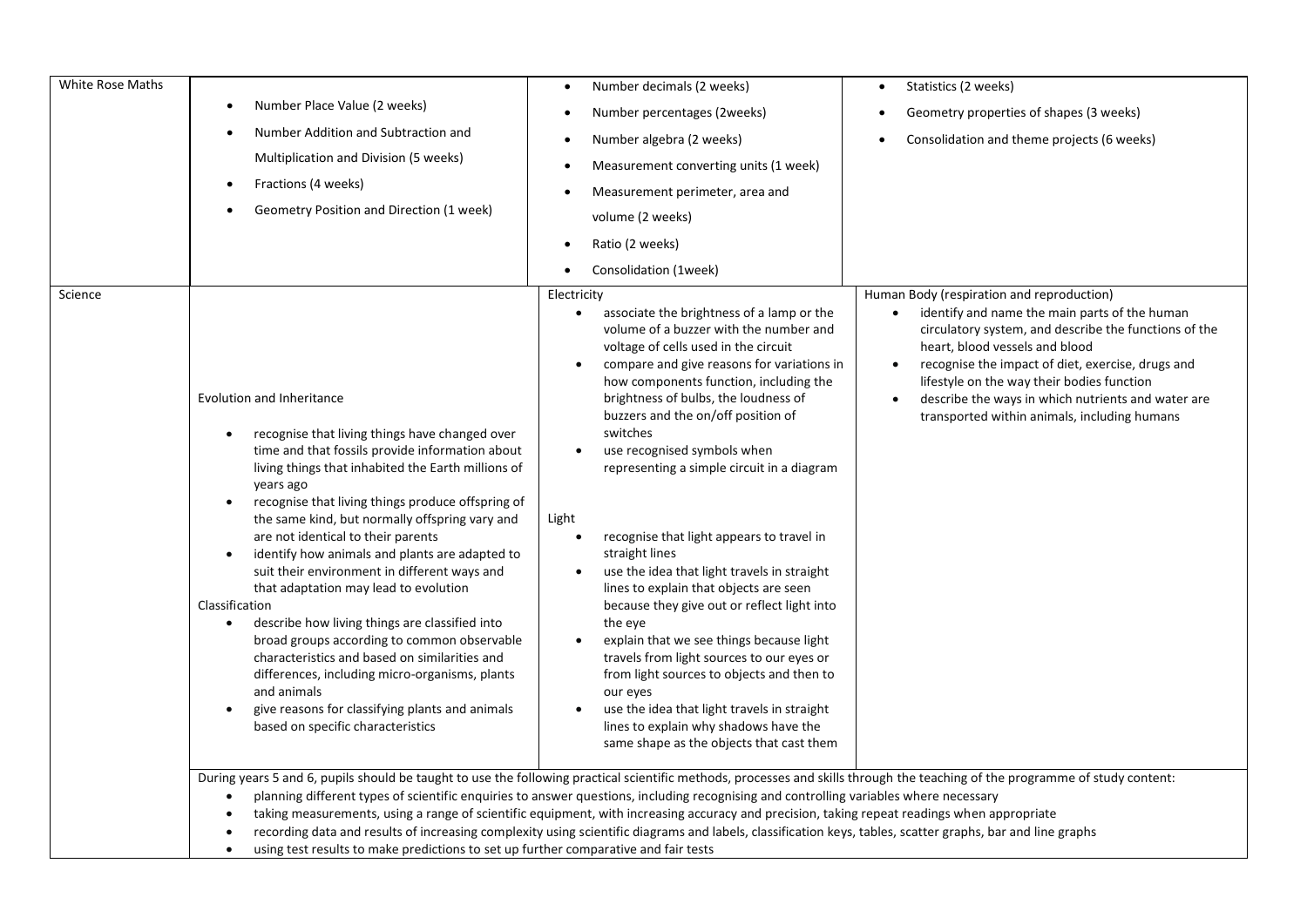|                                                         | reporting and presenting findings from enquiries, including conclusions, causal relationships and explanations of and a degree of trust in results, in oral and written forms<br>$\bullet$<br>such as displays and other presentations<br>identifying scientific evidence that has been used to support or refute ideas or arguments<br>$\bullet$                                                                                                                                                                                                                                                                                                                                                                                                                                                                                                                                                                                                                                                                                                                                                                                                                                                                                                                                                                                                                                                                                                                                                                                                                                                                                                                                                                                                          |                                            |                                                                                                                                                                                                          |                             |                                                                                                                                                                                                                                                                          |                                                      |
|---------------------------------------------------------|------------------------------------------------------------------------------------------------------------------------------------------------------------------------------------------------------------------------------------------------------------------------------------------------------------------------------------------------------------------------------------------------------------------------------------------------------------------------------------------------------------------------------------------------------------------------------------------------------------------------------------------------------------------------------------------------------------------------------------------------------------------------------------------------------------------------------------------------------------------------------------------------------------------------------------------------------------------------------------------------------------------------------------------------------------------------------------------------------------------------------------------------------------------------------------------------------------------------------------------------------------------------------------------------------------------------------------------------------------------------------------------------------------------------------------------------------------------------------------------------------------------------------------------------------------------------------------------------------------------------------------------------------------------------------------------------------------------------------------------------------------|--------------------------------------------|----------------------------------------------------------------------------------------------------------------------------------------------------------------------------------------------------------|-----------------------------|--------------------------------------------------------------------------------------------------------------------------------------------------------------------------------------------------------------------------------------------------------------------------|------------------------------------------------------|
|                                                         |                                                                                                                                                                                                                                                                                                                                                                                                                                                                                                                                                                                                                                                                                                                                                                                                                                                                                                                                                                                                                                                                                                                                                                                                                                                                                                                                                                                                                                                                                                                                                                                                                                                                                                                                                            |                                            |                                                                                                                                                                                                          |                             |                                                                                                                                                                                                                                                                          |                                                      |
|                                                         |                                                                                                                                                                                                                                                                                                                                                                                                                                                                                                                                                                                                                                                                                                                                                                                                                                                                                                                                                                                                                                                                                                                                                                                                                                                                                                                                                                                                                                                                                                                                                                                                                                                                                                                                                            |                                            |                                                                                                                                                                                                          |                             |                                                                                                                                                                                                                                                                          |                                                      |
| Geography                                               | Human and Physical Geography<br>Location Knowledge<br>describe and understand key aspects of:<br>locate the world's countries, using maps to focus on<br>$\bullet$<br>Europe (including the location of Russia) and North and<br>Location Knowledge<br>$\circ$ human geography, including:<br>types of settlement and land<br>South America, concentrating on their environmental<br>name and locate counties and cities of the<br>United Kingdom, geographical regions and their<br>use, economic activity including<br>regions, key physical and human characteristics,<br>identifying human and physical characteristics,<br>trade links, and the distribution<br>countries, and major cities<br>identify the position and significance of latitude,<br>key topographical features (including hills,<br>of natural resources including<br>energy, food, minerals and<br>longitude, Equator, Northern Hemisphere, Southern<br>mountains, coasts and rivers), and land-use<br>Hemisphere, the Tropics of Cancer and Capricorn, Arctic<br>patterns; and understand how some of these<br>water<br>and Antarctic Circle, the Prime/Greenwich Meridian and<br>aspects have changed over time<br>Human and Physical Geography<br>time zones (including day and night)<br>Place Knowledge<br>describe and understand key aspects of:<br>$\bullet$<br>understand geographical similarities and differences<br>physical geography, including: climate<br>$\bullet$<br>$\circ$<br>through the study of human and physical geography of<br>zones, biomes and vegetation belts,<br>rivers, mountains, volcanoes and<br>a region of the United Kingdom, a region in a European<br>earthquakes, and the water cycle<br>country, and a region in North or South America |                                            |                                                                                                                                                                                                          |                             |                                                                                                                                                                                                                                                                          |                                                      |
|                                                         | Pupils should extend their knowledge and understanding beyond the local area to include the United Kingdom and Europe, North and South America. This will include the location and<br>characteristics of a range of the world's most significant human and physical features. They should develop their use of geographical knowledge, understanding and skills to enhance<br>their locational and place knowledge.<br>Geographical skills and fieldwork<br>use maps, atlases, globes and digital/computer mapping to locate countries and describe features studied<br>$\bullet$<br>use the 8 points of a compass, 4- and 6-figure grid references, symbols and key (including the use of Ordnance Survey maps) to build their knowledge of the United Kingdom<br>$\bullet$<br>and the wider world<br>use fieldwork to observe, measure record and present the human and physical features in the local area using a range of methods, including sketch maps, plans and graphs,<br>$\bullet$                                                                                                                                                                                                                                                                                                                                                                                                                                                                                                                                                                                                                                                                                                                                                              |                                            |                                                                                                                                                                                                          |                             |                                                                                                                                                                                                                                                                          |                                                      |
| History                                                 | and digital technologies                                                                                                                                                                                                                                                                                                                                                                                                                                                                                                                                                                                                                                                                                                                                                                                                                                                                                                                                                                                                                                                                                                                                                                                                                                                                                                                                                                                                                                                                                                                                                                                                                                                                                                                                   |                                            | Local History                                                                                                                                                                                            |                             | <b>Indus Valley</b>                                                                                                                                                                                                                                                      |                                                      |
|                                                         | <b>Vikings</b><br>the Viking and Anglo-Saxon struggle for the<br>$\bullet$<br>Kingdom of England to the time of Edward the<br>Confessor                                                                                                                                                                                                                                                                                                                                                                                                                                                                                                                                                                                                                                                                                                                                                                                                                                                                                                                                                                                                                                                                                                                                                                                                                                                                                                                                                                                                                                                                                                                                                                                                                    |                                            | • a local history study<br>History since 1066<br>a study of an aspect or theme in British<br>$\bullet$<br>history that extends pupils' chronological<br>knowledge beyond 1066<br>• The Battle of Britain |                             | the achievements of the earliest civilizations $-$ an<br>$\bullet$<br>overview of where and when the first civilizations<br>appeared and a depth study of one of the following:<br>Ancient Sumer; The Indus Valley; Ancient Egypt; The<br>Shang Dynasty of Ancient China |                                                      |
|                                                         | Pupils should continue to develop a chronologically secure knowledge and understanding of British, local and world history, establishing clear narratives within and across the periods<br>they study. They should note connections, contrasts and trends over time and develop the appropriate use of historical terms. They should regularly address and sometimes devise<br>historically valid questions about change, cause, similarity and difference, and significance. They should construct informed responses that involve thoughtful selection and<br>organisation of relevant historical information. They should understand how our knowledge of the past is constructed from a range of sources.                                                                                                                                                                                                                                                                                                                                                                                                                                                                                                                                                                                                                                                                                                                                                                                                                                                                                                                                                                                                                                              |                                            |                                                                                                                                                                                                          |                             |                                                                                                                                                                                                                                                                          |                                                      |
| Computing<br>Purple Mash<br>Pupils should be taught to: | Unit 6.1. Coding<br>Unit 6.2 Online Safety                                                                                                                                                                                                                                                                                                                                                                                                                                                                                                                                                                                                                                                                                                                                                                                                                                                                                                                                                                                                                                                                                                                                                                                                                                                                                                                                                                                                                                                                                                                                                                                                                                                                                                                 | Unit 6.3 Spreadsheets<br>Unit 6.4 Blogging | Unit 6.5 Text<br>Adventures<br>Unit 6.6 Networks                                                                                                                                                         | <b>Unit 6.7</b><br>Quizzing | <b>Unit 6.8</b><br>Binary                                                                                                                                                                                                                                                | Unit 6.9<br>Spreadsheets (Excel or Google<br>Sheets) |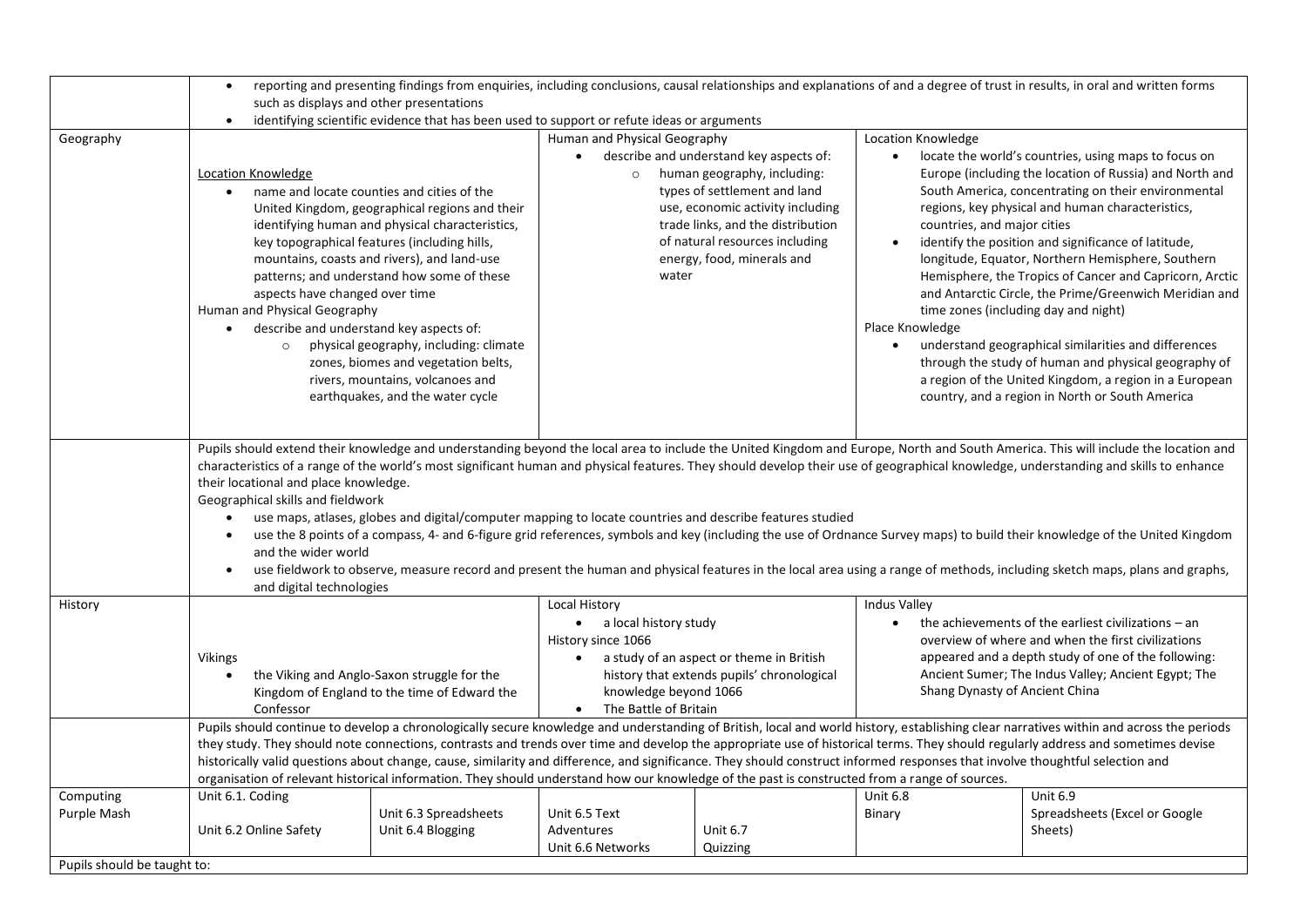- design, write and debug programs that accomplish specific goals, including controlling or simulating physical systems; solve problems by decomposing them into smaller parts
- use sequence, selection, and repetition in programs; work with variables and various forms of input and output
- use logical reasoning to explain how some simple algorithms work and to detect and correct errors in algorithms and programs
- understand computer networks including the internet; how they can provide multiple services, such as the world wide web; and the opportunities they offer for communication and collaboration
- use search technologies effectively, appreciate how results are selected and ranked, and be discerning in evaluating digital content
- select, use and combine a variety of software (including internet services) on a range of digital devices to design and create a range of programs, systems and content that accomplish given goals, including collecting, analysing, evaluating and presenting data and information
- use technology safely, respectfully and responsibly; recognise acceptable/unacceptable behaviour; identify a range of ways to report concerns about content and contact

| <b>PSHE</b> | Being Me in My World                                                                  | <b>Celebrating Difference</b> | Dream and Goals                                      | Healthy Me             | <b>Building Relationships</b> | Changing Me                              |
|-------------|---------------------------------------------------------------------------------------|-------------------------------|------------------------------------------------------|------------------------|-------------------------------|------------------------------------------|
| Jigsaw      |                                                                                       | Respect for similarity and    | Aspirations, how to                                  | Being and keeping safe | Building positive and         |                                          |
|             | 'Who am I and how do I fit?'                                                          | difference, anti-bullying     | achieve goals and                                    | and healthy            | healthy relationships         | Coping positively with change            |
|             |                                                                                       | and being unique              | understanding the                                    |                        |                               |                                          |
|             |                                                                                       |                               | emotions that go with                                |                        |                               |                                          |
|             |                                                                                       |                               | this                                                 |                        |                               |                                          |
| Art (LCC)   | To recreate a Viking shield using bold colours<br>To use clay to model winter objects |                               | To discover artists different perspective of wartime |                        |                               | Use water colour to recreate a local     |
|             |                                                                                       |                               | London (Imperial War Museum website)                 |                        |                               | scene                                    |
|             |                                                                                       |                               |                                                      |                        |                               | Investigate Turner's paintings of scenes |
|             |                                                                                       |                               |                                                      |                        |                               | of settings using watercolours           |
|             |                                                                                       |                               |                                                      |                        |                               |                                          |

In Key Stage 2 -Pupils should be taught to develop their techniques, including their control and their use of materials, with creativity, experimentation and an increasing awareness of different kinds of art, craft and design.

Pupils should be taught:

- to create sketch books to record their observations and use them to review and revisit ideas
- to improve their mastery of art and design techniques, including drawing, painting and sculpture with a range of materials [for example, pencil, charcoal, paint, clay]
- about great artists, architects and designers in history.

| DT (LCC) |                                                                                                                                                                                                                                                                                                                                                                                                                      | To investigate diets from World War 2<br>To learn sewing skills to create something new from an<br>old item of clothing (make do and mend).<br>To use waste materials to create a sculpture of the                                                                                                                                                | To plan, design and make buildings from the Indus Valley |  |  |  |  |
|----------|----------------------------------------------------------------------------------------------------------------------------------------------------------------------------------------------------------------------------------------------------------------------------------------------------------------------------------------------------------------------------------------------------------------------|---------------------------------------------------------------------------------------------------------------------------------------------------------------------------------------------------------------------------------------------------------------------------------------------------------------------------------------------------|----------------------------------------------------------|--|--|--|--|
|          | To plan. design and make a Viking long ship                                                                                                                                                                                                                                                                                                                                                                          | rainforest                                                                                                                                                                                                                                                                                                                                        |                                                          |  |  |  |  |
|          | Through a variety of creative and practical activities, pupils should be taught the knowledge, understanding and skills needed to engage in an iterative process of designing and<br>making. They should work in a range of relevant contexts [for example, the home, school, leisure, culture, enterprise, industry and the wider environment]. When designing and<br>making, pupils should be taught to:<br>Design |                                                                                                                                                                                                                                                                                                                                                   |                                                          |  |  |  |  |
|          | use research and develop design criteria to inform the design of innovative, functional, appealing products that are fit for purpose, aimed at particular individuals or groups<br>generate, develop, model and communicate their ideas through discussion, annotated sketches, cross-sectional and exploded diagrams, prototypes, pattern pieces and<br>computer-aided design                                       |                                                                                                                                                                                                                                                                                                                                                   |                                                          |  |  |  |  |
|          | Make<br>select from and use a wider range of tools and equipment to perform practical tasks [for example, cutting, shaping, joining and finishing], accurately<br>select from and use a wider range of materials and components, including construction materials, textiles and ingredients, according to their functional properties and<br>aesthetic qualities                                                     |                                                                                                                                                                                                                                                                                                                                                   |                                                          |  |  |  |  |
|          | Evaluate                                                                                                                                                                                                                                                                                                                                                                                                             |                                                                                                                                                                                                                                                                                                                                                   |                                                          |  |  |  |  |
|          | investigate and analyse a range of existing products<br>$\bullet$                                                                                                                                                                                                                                                                                                                                                    | evaluate their ideas and products against their own design criteria and consider the views of others to improve their work<br>understand how key events and individuals in design and technology have helped shape the world Technical knowledge<br>apply their understanding of how to strengthen, stiffen and reinforce more complex structures |                                                          |  |  |  |  |
|          |                                                                                                                                                                                                                                                                                                                                                                                                                      | understand and use mechanical systems in their products [for example, gears, pulleys, cams, levers and linkages]                                                                                                                                                                                                                                  |                                                          |  |  |  |  |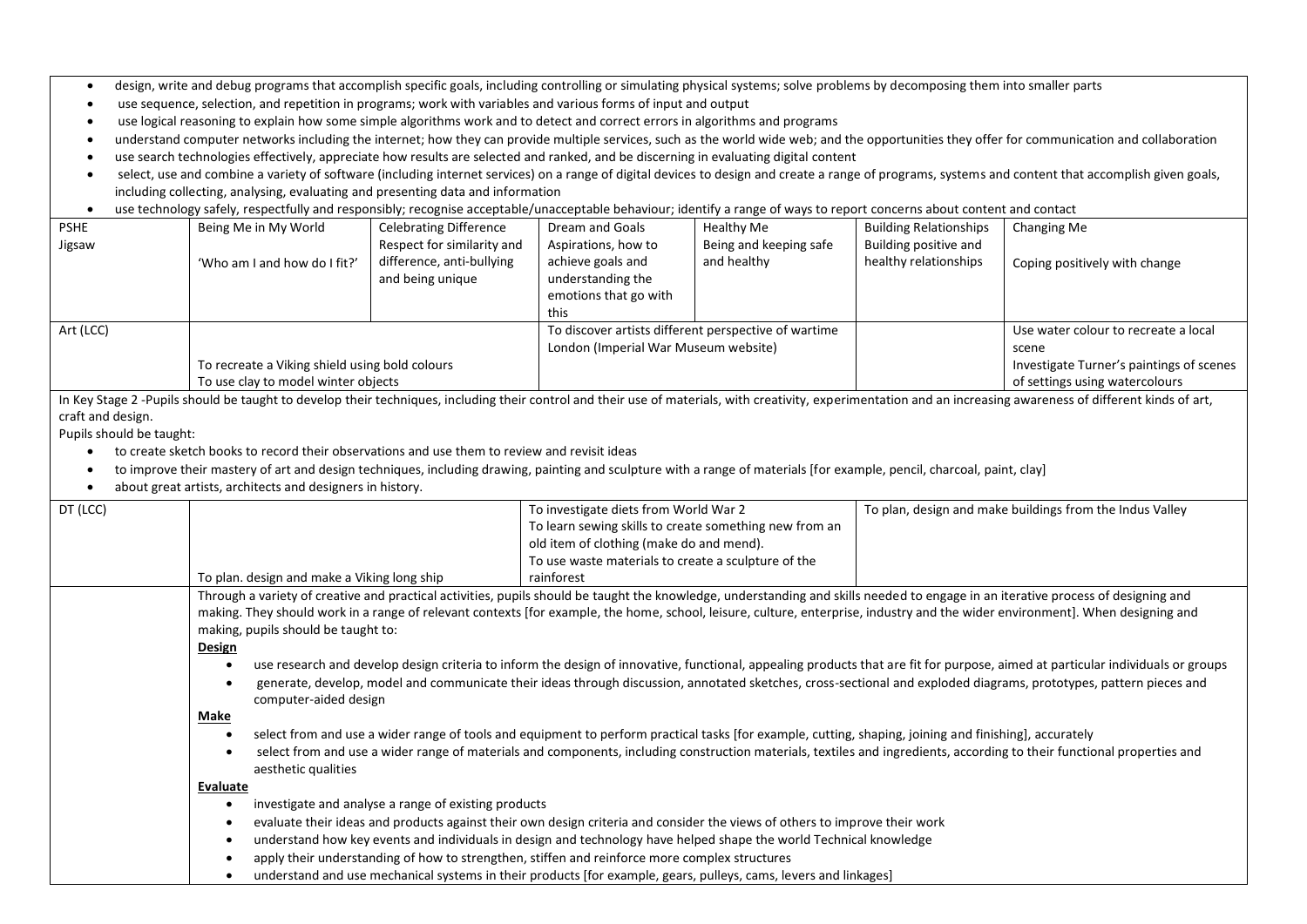|                                                                                                                                                                                                                                                                                                                                                                                                                                                                                                                                                                                                                                                                                                                                                                                                                                                                                                                              | understand and use electrical systems in their products [for example, series circuits incorporating switches, bulbs, buzzers and motors]<br>$\bullet$<br>apply their understanding of computing to program, monitor and control their products.<br>$\bullet$ |                                                                                              |                      |                                                                                                                                                                                               |                                                      |                                                                                                                                                                   |  |  |
|------------------------------------------------------------------------------------------------------------------------------------------------------------------------------------------------------------------------------------------------------------------------------------------------------------------------------------------------------------------------------------------------------------------------------------------------------------------------------------------------------------------------------------------------------------------------------------------------------------------------------------------------------------------------------------------------------------------------------------------------------------------------------------------------------------------------------------------------------------------------------------------------------------------------------|--------------------------------------------------------------------------------------------------------------------------------------------------------------------------------------------------------------------------------------------------------------|----------------------------------------------------------------------------------------------|----------------------|-----------------------------------------------------------------------------------------------------------------------------------------------------------------------------------------------|------------------------------------------------------|-------------------------------------------------------------------------------------------------------------------------------------------------------------------|--|--|
| MFL FRENCH                                                                                                                                                                                                                                                                                                                                                                                                                                                                                                                                                                                                                                                                                                                                                                                                                                                                                                                   | Year 6                                                                                                                                                                                                                                                       |                                                                                              | Year 6               |                                                                                                                                                                                               | Year 6                                               | Year 6                                                                                                                                                            |  |  |
| (Twinkl)                                                                                                                                                                                                                                                                                                                                                                                                                                                                                                                                                                                                                                                                                                                                                                                                                                                                                                                     | Let's Visit a French Town                                                                                                                                                                                                                                    |                                                                                              | Let's Go Shopping    |                                                                                                                                                                                               | This is France                                       | All in a Day                                                                                                                                                      |  |  |
|                                                                                                                                                                                                                                                                                                                                                                                                                                                                                                                                                                                                                                                                                                                                                                                                                                                                                                                              | In Key Stage 2 - Pupils should be taught to:                                                                                                                                                                                                                 |                                                                                              |                      |                                                                                                                                                                                               |                                                      |                                                                                                                                                                   |  |  |
|                                                                                                                                                                                                                                                                                                                                                                                                                                                                                                                                                                                                                                                                                                                                                                                                                                                                                                                              |                                                                                                                                                                                                                                                              | listen attentively to spoken language and show understanding by joining in and responding    |                      |                                                                                                                                                                                               |                                                      |                                                                                                                                                                   |  |  |
|                                                                                                                                                                                                                                                                                                                                                                                                                                                                                                                                                                                                                                                                                                                                                                                                                                                                                                                              | $\bullet$                                                                                                                                                                                                                                                    |                                                                                              |                      | explore the patterns and sounds of language through songs and rhymes and link the spelling, sound and meaning of words                                                                        |                                                      |                                                                                                                                                                   |  |  |
|                                                                                                                                                                                                                                                                                                                                                                                                                                                                                                                                                                                                                                                                                                                                                                                                                                                                                                                              | $\bullet$                                                                                                                                                                                                                                                    |                                                                                              |                      | engage in conversations; ask and answer questions; express opinions and respond to those of others; seek clarification and help                                                               |                                                      |                                                                                                                                                                   |  |  |
|                                                                                                                                                                                                                                                                                                                                                                                                                                                                                                                                                                                                                                                                                                                                                                                                                                                                                                                              | $\bullet$                                                                                                                                                                                                                                                    | speak in sentences, using familiar vocabulary, phrases and basic language structures         |                      |                                                                                                                                                                                               |                                                      |                                                                                                                                                                   |  |  |
|                                                                                                                                                                                                                                                                                                                                                                                                                                                                                                                                                                                                                                                                                                                                                                                                                                                                                                                              | $\bullet$                                                                                                                                                                                                                                                    |                                                                                              |                      | develop accurate pronunciation and intonation so that others understand when they are reading aloud or using familiar words and phrases                                                       |                                                      |                                                                                                                                                                   |  |  |
|                                                                                                                                                                                                                                                                                                                                                                                                                                                                                                                                                                                                                                                                                                                                                                                                                                                                                                                              | $\bullet$                                                                                                                                                                                                                                                    | present ideas and information orally to a range of audiences                                 |                      |                                                                                                                                                                                               |                                                      |                                                                                                                                                                   |  |  |
|                                                                                                                                                                                                                                                                                                                                                                                                                                                                                                                                                                                                                                                                                                                                                                                                                                                                                                                              | $\bullet$                                                                                                                                                                                                                                                    | read carefully and show understanding of words, phrases and simple writing                   |                      |                                                                                                                                                                                               |                                                      |                                                                                                                                                                   |  |  |
|                                                                                                                                                                                                                                                                                                                                                                                                                                                                                                                                                                                                                                                                                                                                                                                                                                                                                                                              | $\bullet$                                                                                                                                                                                                                                                    | appreciate stories, songs, poems and rhymes in the language                                  |                      |                                                                                                                                                                                               |                                                      |                                                                                                                                                                   |  |  |
|                                                                                                                                                                                                                                                                                                                                                                                                                                                                                                                                                                                                                                                                                                                                                                                                                                                                                                                              | $\bullet$                                                                                                                                                                                                                                                    |                                                                                              |                      | broaden their vocabulary and develop their ability to understand new words that are introduced into familiar written material, including through using a dictionary                           |                                                      |                                                                                                                                                                   |  |  |
|                                                                                                                                                                                                                                                                                                                                                                                                                                                                                                                                                                                                                                                                                                                                                                                                                                                                                                                              | $\bullet$                                                                                                                                                                                                                                                    | write phrases from memory, and adapt these to create new sentences, to express ideas clearly |                      |                                                                                                                                                                                               |                                                      |                                                                                                                                                                   |  |  |
|                                                                                                                                                                                                                                                                                                                                                                                                                                                                                                                                                                                                                                                                                                                                                                                                                                                                                                                              | $\bullet$                                                                                                                                                                                                                                                    | describe people, places, things and actions orally* and in writing Languages - key stage 23  |                      |                                                                                                                                                                                               |                                                      |                                                                                                                                                                   |  |  |
|                                                                                                                                                                                                                                                                                                                                                                                                                                                                                                                                                                                                                                                                                                                                                                                                                                                                                                                              | $\bullet$                                                                                                                                                                                                                                                    |                                                                                              |                      |                                                                                                                                                                                               |                                                      | understand basic grammar appropriate to the language being studied, including (where relevant): feminine, masculine and neuter forms and the conjugation of high- |  |  |
| Music (Charanga)                                                                                                                                                                                                                                                                                                                                                                                                                                                                                                                                                                                                                                                                                                                                                                                                                                                                                                             |                                                                                                                                                                                                                                                              | Classroom Jazz 2                                                                             | A New Year Carol     | frequency verbs; key features and patterns of the language; how to apply these, for instance, to build sentences; and how these differ from or are similar to English.<br>You've Got A Friend | Music and Me                                         | Reflect rewind and replay                                                                                                                                         |  |  |
|                                                                                                                                                                                                                                                                                                                                                                                                                                                                                                                                                                                                                                                                                                                                                                                                                                                                                                                              | Happy                                                                                                                                                                                                                                                        |                                                                                              |                      |                                                                                                                                                                                               |                                                      |                                                                                                                                                                   |  |  |
| In Key Stage 2 - Pupils should be taught to sing and play musically with increasing confidence and control. They should develop an understanding of musical composition, organising and manipulating ideas<br>within musical structures and reproducing sounds from aural memory.<br>Pupils should be taught to:<br>play and perform in solo and ensemble contexts, using their voices and playing musical instruments with increasing accuracy, fluency, control and expression<br>$\bullet$<br>improvise and compose music for a range of purposes using the inter-related dimensions of music * listen with attention to detail and recall sounds with increasing aural memory<br>$\bullet$<br>use and understand staff and other musical notations<br>$\bullet$<br>appreciate and understand a wide range of high-quality live and recorded music drawn from different traditions and from great composers and musicians |                                                                                                                                                                                                                                                              |                                                                                              |                      |                                                                                                                                                                                               |                                                      |                                                                                                                                                                   |  |  |
| RE                                                                                                                                                                                                                                                                                                                                                                                                                                                                                                                                                                                                                                                                                                                                                                                                                                                                                                                           | develop an understanding of the history of music.<br>$\bullet$<br>U2.2 Creation and science: conflicting or<br>U2.6 For Christians,<br>UC 2b.6 SALVATION: What<br>U2.7 Why do Hindus want<br>U2.11 Why do some people believe                                |                                                                                              |                      |                                                                                                                                                                                               |                                                      |                                                                                                                                                                   |  |  |
|                                                                                                                                                                                                                                                                                                                                                                                                                                                                                                                                                                                                                                                                                                                                                                                                                                                                                                                              | complementary? UC2b.2                                                                                                                                                                                                                                        |                                                                                              | what kind of king is | did Jesus do to save Human                                                                                                                                                                    | to be good?                                          | in God and some do not?                                                                                                                                           |  |  |
|                                                                                                                                                                                                                                                                                                                                                                                                                                                                                                                                                                                                                                                                                                                                                                                                                                                                                                                              | U2.5 What do Christians believe Jesus did to 'save'<br>people?                                                                                                                                                                                               |                                                                                              | Jesus?               | Beings? Easter                                                                                                                                                                                |                                                      | U2.12 How does faith help people<br>when life gets hard? Christians,<br>Muslims and/or Jews and/or Hindus,<br>non-religious                                       |  |  |
| PE                                                                                                                                                                                                                                                                                                                                                                                                                                                                                                                                                                                                                                                                                                                                                                                                                                                                                                                           | Gymnastics                                                                                                                                                                                                                                                   | Gymnastics                                                                                   | Handball             |                                                                                                                                                                                               | Athletics (Sports day)                               |                                                                                                                                                                   |  |  |
|                                                                                                                                                                                                                                                                                                                                                                                                                                                                                                                                                                                                                                                                                                                                                                                                                                                                                                                              | Dodgeball                                                                                                                                                                                                                                                    | Multi skills                                                                                 | Dance                |                                                                                                                                                                                               | <b>Health Related Fitness</b><br><b>Kwik Cricket</b> |                                                                                                                                                                   |  |  |
|                                                                                                                                                                                                                                                                                                                                                                                                                                                                                                                                                                                                                                                                                                                                                                                                                                                                                                                              |                                                                                                                                                                                                                                                              |                                                                                              |                      |                                                                                                                                                                                               |                                                      |                                                                                                                                                                   |  |  |
|                                                                                                                                                                                                                                                                                                                                                                                                                                                                                                                                                                                                                                                                                                                                                                                                                                                                                                                              | <b>Short Tennis</b>                                                                                                                                                                                                                                          |                                                                                              |                      |                                                                                                                                                                                               |                                                      |                                                                                                                                                                   |  |  |
| In Key Stage 2 - Pupils should continue to apply and develop a broader range of skills, learning how to use them in different ways and to link them to make actions and sequences of movement. They should                                                                                                                                                                                                                                                                                                                                                                                                                                                                                                                                                                                                                                                                                                                   |                                                                                                                                                                                                                                                              |                                                                                              |                      |                                                                                                                                                                                               |                                                      |                                                                                                                                                                   |  |  |
| enjoy communicating, collaborating and competing with each other. They should develop an understanding of how to improve in different physical activities and sports and learn how to evaluate and                                                                                                                                                                                                                                                                                                                                                                                                                                                                                                                                                                                                                                                                                                                           |                                                                                                                                                                                                                                                              |                                                                                              |                      |                                                                                                                                                                                               |                                                      |                                                                                                                                                                   |  |  |
| recognise their own success.                                                                                                                                                                                                                                                                                                                                                                                                                                                                                                                                                                                                                                                                                                                                                                                                                                                                                                 |                                                                                                                                                                                                                                                              |                                                                                              |                      |                                                                                                                                                                                               |                                                      |                                                                                                                                                                   |  |  |
|                                                                                                                                                                                                                                                                                                                                                                                                                                                                                                                                                                                                                                                                                                                                                                                                                                                                                                                              | Pupils should be taught to:<br>use running, jumping, throwing and catching in isolation and in combination                                                                                                                                                   |                                                                                              |                      |                                                                                                                                                                                               |                                                      |                                                                                                                                                                   |  |  |
|                                                                                                                                                                                                                                                                                                                                                                                                                                                                                                                                                                                                                                                                                                                                                                                                                                                                                                                              |                                                                                                                                                                                                                                                              |                                                                                              |                      |                                                                                                                                                                                               |                                                      |                                                                                                                                                                   |  |  |